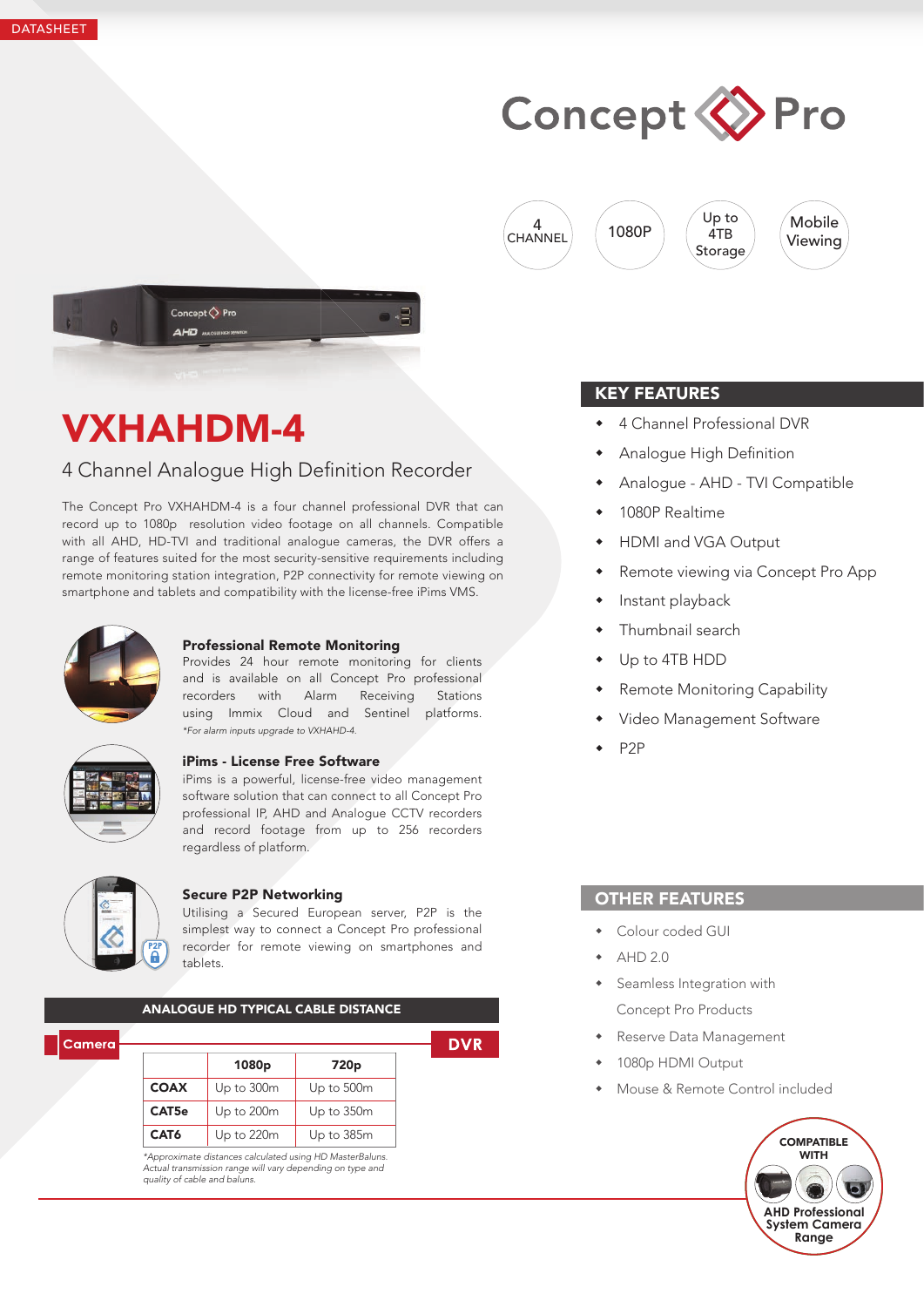### VXHAHDM-4

4 Channel Analogue High Definition Recorder



### **SPECIFICATION**

|                | <b>CHANNEL</b>                                          | 4CH                                                                          |
|----------------|---------------------------------------------------------|------------------------------------------------------------------------------|
|                | <b>TIMELINE SEARCH</b>                                  | <b>YES</b>                                                                   |
|                | <b>THUMBNAIL SEARCH</b>                                 | <b>YES</b>                                                                   |
| <b>SEARCH</b>  | <b>EVENT SEARCH</b>                                     | YES (VIDEO / SYSTEM / NETWORK / MOTION /                                     |
|                |                                                         |                                                                              |
|                |                                                         | RECORD / STORAGE / SETUP)                                                    |
|                | <b>TEXT-IN SEARCH</b>                                   | NO (UPGRADE TO VXHAHD-4 IF REQUIRED)                                         |
|                | <b>LIVE PREVIEW</b>                                     | <b>YES</b>                                                                   |
|                | <b>CALENDAR/TIMELINE QUERY</b>                          | <b>YES</b>                                                                   |
| ARCHIVING      | <b>ARCHIVE ADD-ONS</b>                                  | YES (LOG / BACKUP PLAYER / CODEC)                                            |
|                |                                                         |                                                                              |
|                | RESERVED DATA MANAGEMENT                                | <b>YES</b>                                                                   |
|                | <b>ARCHIVED DATA PLAYBACK</b>                           | <b>YES</b>                                                                   |
|                | <b>ARCHIVE DEVICE</b>                                   | FTP / USB                                                                    |
|                | <b>VERIFY INTEGRITY</b>                                 | <b>YES</b>                                                                   |
|                | <b>ANALOGUE TYPE SETUP</b>                              | YES (AHD DEFAULT)                                                            |
| CAMERA         | <b>CAMERA TITLE</b>                                     |                                                                              |
|                |                                                         | <b>YES</b>                                                                   |
|                | <b>IMAGE SETUP</b>                                      | YES (BRIGHTNESS / CONTRAST / TINT / COLOUR /                                 |
|                |                                                         | SHARPNESS / EQUALIZER)                                                       |
|                |                                                         |                                                                              |
|                | <b>COVERT SETUP</b>                                     | <b>YES</b>                                                                   |
|                | <b>MOTION SETUP</b>                                     |                                                                              |
|                |                                                         | <b>YES</b>                                                                   |
|                | <b>PTZ SETUP</b>                                        | YES (COAXITRON)                                                              |
|                | <b>PRIVACY MASK</b>                                     | YES (4 AREAS)                                                                |
|                | <b>OSD SETUP</b>                                        | YES (CAMERA TITLE / RECORDING ICON / STATUS BAR /                            |
| <b>DISPLAY</b> |                                                         | TIMELINE / ZOOM PIP / BORDER / USER NAME)                                    |
|                | <b>MULTI-LANGUAGE</b>                                   | <b>YES</b>                                                                   |
|                |                                                         |                                                                              |
|                | <b>MONITOR SETUP</b>                                    | YES (SEQUENCE DWELL)                                                         |
|                | <b>DUAL MONITOR</b>                                     | NO                                                                           |
|                | <b>SEQUENCE</b>                                         | <b>YES</b>                                                                   |
|                | <b>SPOT OUT</b>                                         | <b>YES</b>                                                                   |
|                | <b>POS/ATM</b>                                          | NO (UPGRADE TO VXHAHD-4 IF REQUIRED)                                         |
|                | <b>AUDIO OUTPUT TYPE</b>                                | RCA / HDMI                                                                   |
|                |                                                         |                                                                              |
|                | DEFAULT LIVE AUDIO CHANNEL                              | <b>YES</b>                                                                   |
| AUDIO          | <b>NETWORK AUDIO TRANSMISSION</b>                       | <b>YES</b>                                                                   |
|                | <b>RECEIVE NETWORK AUDIO</b>                            | <b>YES</b>                                                                   |
|                | <b>BUZZER</b>                                           | YES (REMOTE CONTROL)                                                         |
|                |                                                         |                                                                              |
|                |                                                         |                                                                              |
|                | <b>USER MANAGEMENT SETUP</b>                            | ADMIN / MANAGER / USER                                                       |
| 띥              |                                                         | SEARCH / ARCHIVING / SYSTEM SETUP / RECORD                                   |
| S              | <b>GROUP AUTHORITY</b>                                  | SETUP / EVENT ACTION CONTROL / LISTEN TO AUDIO /                             |
|                |                                                         | REMOTE LOG IN / SHUTDOWN                                                     |
|                | SEQURINET P2P + RELAY SERVER                            | <b>YES</b>                                                                   |
|                | <b>DHCP</b>                                             | <b>YES</b>                                                                   |
|                |                                                         |                                                                              |
|                | <b>AUTO PORT UPDATE</b>                                 | <b>YES</b>                                                                   |
|                | <b>AUTO PORT FORWARDING</b>                             | <b>YES</b>                                                                   |
|                | <b>MAX TX SPEED</b>                                     | <b>YES</b>                                                                   |
|                | <b>DDNS</b>                                             | <b>YES</b>                                                                   |
|                | <b>DDNS REGISTRATION TEST</b>                           | <b>YES</b>                                                                   |
| <b>NETWORK</b> | <b>DDNS CONNECTION TEST</b>                             | <b>YES</b>                                                                   |
|                |                                                         | <b>YES</b>                                                                   |
|                | <b>E-MAIL SETUP</b>                                     |                                                                              |
|                | <b>DUAL SMTP SUPPORT</b>                                | <b>YES</b>                                                                   |
|                | INDIVIDUAL E-MAIL NOTIFICATIONS                         | YES                                                                          |
|                | <b>NETWORK STATUS WINDOW</b>                            | YES                                                                          |
|                | <b>RTP SETUP</b>                                        | <b>YES</b>                                                                   |
|                | <b>UDP PORT SETUP</b>                                   | <b>YES</b>                                                                   |
|                |                                                         |                                                                              |
|                | <b>AUDIO BACK CHANNEL MODE</b>                          | AUTO / MANUAL                                                                |
|                | <b>MULTICAST</b>                                        | <b>YES</b>                                                                   |
|                | <b>DATE/TIME SETUP</b>                                  | YES                                                                          |
|                | <b>NTP TIME SYNC</b>                                    | YES (EVERY DAY / WEEKLY / MONTHLY /                                          |
|                |                                                         | EVERY 60 DAYS / EVERY SIX MONTHS)                                            |
|                | DST                                                     | <b>YES</b>                                                                   |
|                |                                                         |                                                                              |
|                | F/W UPGRADE VIA USB                                     | YES                                                                          |
|                | <b>FACTORY DEFAULT RESET</b>                            | YES                                                                          |
|                | <b>SYSTEM DATA IMPORT/EXPORT</b>                        | <b>YES</b>                                                                   |
| SYSTEM         | <b>NETWORK SETUP WIZARD</b>                             | <b>YES</b>                                                                   |
|                | <b>SYSTEM ID SETUP</b>                                  | YES                                                                          |
|                | <b>PASSWORD EXPIRATION</b>                              | YES                                                                          |
|                |                                                         | <b>YES</b>                                                                   |
|                | <b>AUTO LOGOUT</b>                                      |                                                                              |
|                | <b>SYSTEM INFORMATION MENU</b>                          | <b>YES</b>                                                                   |
|                | <b>CONTROL KEYBOARD SUPPORT</b><br><b>POS/ATM SETUP</b> | NO (UPGRADE TO VXHAHD-4 IF REQUIRED)<br>NO (UPGRADE TO VXHAHD-4 IF REQUIRED) |

|                   | <b>INTERNAL DISK INFO</b>                                    | <b>YES</b>                                         |
|-------------------|--------------------------------------------------------------|----------------------------------------------------|
|                   | <b>EXTERNAL DISK INFO</b>                                    | NO (UPGRADE TO VXHAHD-4 IF REQUIRED)               |
| STORAGE           | <b>DISK OPERATIONS</b>                                       | OVERWRITE (RECORDING TIME LIMIT) / ONCE            |
|                   |                                                              |                                                    |
|                   | <b>DISK FORMAT</b>                                           | <b>YES</b>                                         |
|                   | <b>RAID</b>                                                  | NO (UPGRADE TO VXHAHD-4 IF REQUIRED)               |
|                   | <b>SMART SETUP</b>                                           | YES (MANUAL / 6 / 12 / 24 HOUR INTERVAL)           |
|                   |                                                              |                                                    |
|                   | <b>ALARM OUT SETUP</b>                                       | NO (UPGRADE TO VXHAHD-4 IF REQUIRED)               |
|                   | <b>EVENT NOTIFICATION</b>                                    | BUZZER / VIDEO POPUP / OSD POPUP / E-MAIL / FTP /  |
|                   |                                                              | <b>MOBILE PUSH)</b>                                |
|                   | <b>E-MAIL NOTIFICATION</b>                                   | <b>INCLUDE SNAPSHOT</b>                            |
|                   |                                                              |                                                    |
|                   | <b>E-MAIL NOTIFICATION SCHEDULE</b>                          | <b>YES</b>                                         |
|                   | <b>FTP NOTIFICATION</b>                                      | YES (INCLUDE WEBRA LINK / SNAPSHOT)                |
|                   | <b>ALARM SENSOR SETUP</b>                                    | NO (UPGRADE TO VXHAHD-4 IF REQUIRED)               |
|                   | <b>MOTION SENSOR NOTIFICATION</b>                            | <b>YES</b>                                         |
| EVENT             |                                                              |                                                    |
|                   | <b>VIDEO LOSS NOTIFICATION</b>                               | <b>YES</b>                                         |
|                   | <b>SYSTEM EVENT (DISK)</b>                                   | OVERWRITE START / DISK FULL /                      |
|                   |                                                              | DISK SPACE EXHAUSTED / SMART / NO DISK             |
|                   | <b>SYSTEM EVENT (RECORD)</b>                                 | PANIC RECORD                                       |
|                   |                                                              |                                                    |
|                   | <b>SYSTEM EVENT (SYSTEM)</b>                                 | BOOTING / LOGIN FAIL / FAN FAIL / TEMPERATURE FAIL |
|                   | <b>SYSTEM EVENT (NETWORK)</b>                                | TROUBLE IN INTERNET CONNECTION / FAIL IN REMOTE    |
|                   |                                                              | LOGIN / DDNS UPDATE FAIL                           |
|                   |                                                              |                                                    |
|                   | <b>DIGITAL ZOOM</b>                                          | <b>YES</b>                                         |
| у                 | <b>EVENT LOG</b>                                             | <b>YES</b>                                         |
|                   | <b>PTZ CONTROL</b>                                           | YES - COAXITRON                                    |
|                   | <b>CONFIGURATION MODE</b>                                    | MANUAL / AUTO                                      |
|                   |                                                              |                                                    |
|                   | <b>MANUAL CONFIGURATION OPTIONS</b>                          | DAILY / WEEKLY                                     |
|                   | PRE RECORDING TIME                                           | 0/1/2/3/4/5/10/15 s                                |
|                   | <b>POST RECORDING TIME</b>                                   | 5/10/15/20/30/60/120/180 s                         |
|                   |                                                              |                                                    |
| RECORD            | <b>PANIC RECORDING</b>                                       | <b>YES</b>                                         |
|                   | <b>BIT RATE CONTROL</b>                                      | <b>YES</b>                                         |
|                   | <b>CONTINUOUS RECORDING</b>                                  | <b>YES</b>                                         |
|                   | <b>MOTION RECORDING</b>                                      | <b>YES</b>                                         |
|                   |                                                              |                                                    |
|                   | <b>ALARM RECORDING</b>                                       | NO (UPGRADE TO VXHAHD-4 IF REQUIRED)               |
|                   | <b>NETWORK STREAMING</b>                                     | <b>YES</b>                                         |
|                   | <b>AUDIO MAPPING</b>                                         | <b>YES</b>                                         |
|                   |                                                              |                                                    |
|                   | <b>WEBRA (IE)</b>                                            | <b>YES</b>                                         |
|                   | IPIMS (PC)                                                   | <b>YES</b>                                         |
|                   | <b>CONCEPT PRO (FOR SEQURINET)</b>                           | <b>YES</b>                                         |
| EMOTE             | (IOS/ANDROID)                                                |                                                    |
|                   |                                                              |                                                    |
|                   | <b>SMARTRA (MAC)</b>                                         | <b>YES</b>                                         |
|                   | <b>IMMIX</b>                                                 | YES (IP camera motion detection only)              |
|                   | <b>SENTINEL</b>                                              | YES (IP camera motion detection only)              |
|                   | <b>VIDEO INPUT SIGNAL</b>                                    | AHD, TVI, 960H                                     |
|                   |                                                              |                                                    |
|                   | <b>MAIN MONITOR</b>                                          | VGA / HDMI                                         |
|                   | <b>SPOT OUT (CVBS)</b>                                       | 1 (UPGRADE TO VXHAHD-4 IF MORE ARE REQUIRED)       |
|                   | <b>MOTION DETECTION</b>                                      | <b>YES</b>                                         |
|                   | <b>INPUT SIGNALS</b>                                         | 4CH                                                |
| ₫                 |                                                              |                                                    |
| ₫                 | <b>OUTPUT SIGNAL</b>                                         | 1CH                                                |
|                   | <b>CODEC</b>                                                 | G.711 ulaw                                         |
|                   |                                                              | H.264                                              |
|                   |                                                              |                                                    |
|                   | <b>PE CODEC</b><br>RECORI<br>RECORI<br><b>RECORDING RATE</b> | MAX. 120FPS @ 1080P                                |
|                   | <b>RECORDING RESOLUTION</b>                                  | MAX. HD 1080P                                      |
|                   | <b>ALARM INPUT</b>                                           | NO (UPGRADE TO VXHAHD-4 IF REQUIRED)               |
| <b>ALARMS</b>     | <b>ALARM OUT</b>                                             | NO (UPGRADE TO VXHAHD-4 IF REQUIRED)               |
|                   |                                                              | 1                                                  |
| <b>STORAGE</b>    | <b>INTERNAL HDD</b>                                          |                                                    |
|                   | <b>EXTERNAL STORAGE</b>                                      | NO.                                                |
|                   | <b>USB</b>                                                   | 2 Front                                            |
| <b>INTERFACES</b> | <b>RS-485</b>                                                | NO (UPGRADE TO VXHAHD-4 IF REQUIRED)               |
|                   |                                                              |                                                    |
|                   | <b>RS-232</b>                                                | NO (UPGRADE TO VXHAHD-4 IF REQUIRED)               |
|                   | LAN                                                          | 1x 10/100                                          |
|                   | <b>REMOTE CONTROL</b>                                        | <b>YES</b>                                         |
|                   | <b>WATCHDOG</b>                                              | <b>YES</b>                                         |
|                   |                                                              |                                                    |
|                   | <b>COOLING FAN</b>                                           | <b>FANLESS</b>                                     |
|                   | <b>POWER SUPPLY</b>                                          | DC12V/2A Adaptor                                   |
|                   | <b>ADAPTOR</b>                                               | 100-240VAC, 50-60Hz                                |
|                   |                                                              |                                                    |
| <b>OTHER</b>      | <b>POWER CONSUMPTION</b>                                     | 13W max                                            |
|                   | <b>OPERATING TEMPERATURE</b>                                 | $0 - 40^{\circ}$ C                                 |
|                   | <b>OPERATING HUMIDITY</b>                                    | 10 - 90% Non-condensing                            |
|                   | <b>DIMENSIONS</b>                                            | 256mm(W) × 173mm(D) × 44mm(H)                      |
|                   |                                                              |                                                    |
|                   | WEIGHT                                                       | 1.4kg approx                                       |
|                   | <b>CERTIFICATION</b>                                         | CE, FCC, c-Tick                                    |
|                   |                                                              |                                                    |